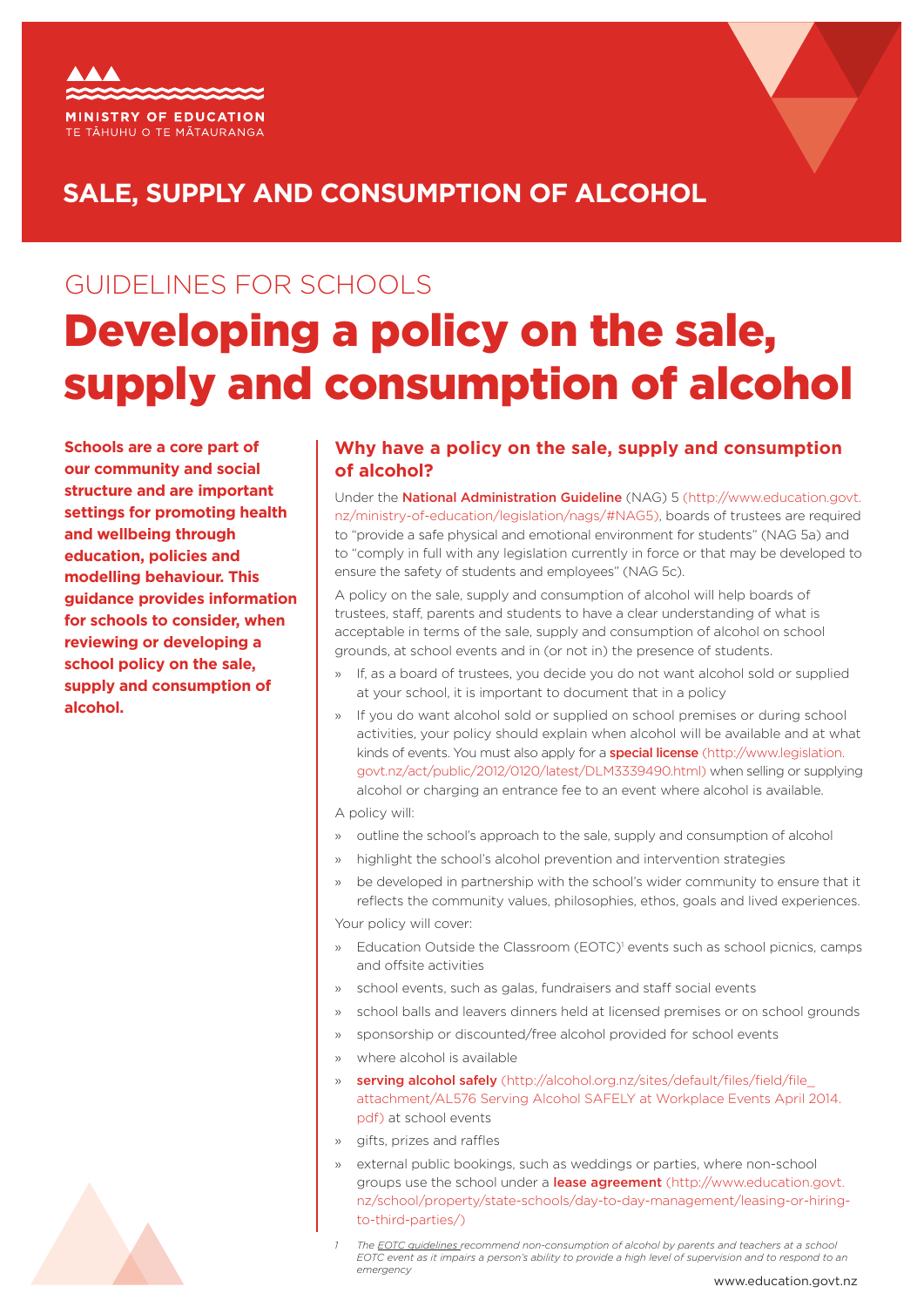#### **Legal Requirements**

Your policy must comply with the **[Sale and Supply of Alcohol Act 2012](http://www.legislation.govt.nz/act/public/2012/0120/latest/DLM3339333.html)** (http:// www.legislation.govt.nz/act/public/2012/0120/latest/DLM3339333.html).

All schools need to obtain a special licence if alcohol will be sold or supplied on a school site, at a school event and/or where an entrance fee or koha/donation for a school event is charged that covers alcohol available at the event. A special licence must be filed at least 20 working days before an event and can take up 3-4 weeks before a decision is made by your local council's licensing committee. A special licence can be challenged by the public, police and the Medical Officer of Health and may be declined. An application [fee](http://www.justice.govt.nz/justice-sector-policy/key-initiatives/sale-and-supply-of-alcohol/licensing/fee-system-for-alcohol-licensing/) (http://www. justice.govt.nz/justice-sector-policy/key-initiatives/sale-and-supply-of-alcohol/ licensing/fee-system-for-alcohol-licensing/) will also apply.

The licence identifies:

- » whom alcohol can be sold or supplied to
- » the hours and days alcohol can be sold or supplied
- » who is allowed on the premises
- » conditions related to promotion and prizes, and
- » the range of food and non-alcoholic drinks that will be available.

It is illegal for students under 18 years to be sold alcohol.

Under the [Gambling Act 2003](http://www.legislation.govt.nz/regulation/public/2005/0299/latest/DLM359440.html?search=sw_096be8ed8134046a_alcohol_25_se&p=1%20-%20DLM359440) (http://www.legislation.govt.nz/regulation/ public/2005/0299/latest/DLM359440.html?search=sw\_096be8ed8134046a\_ alcohol\_25\_se&p=1%20-%20DLM359440), alcohol is prohibited from being offered as a prize for gambling activities (e.g. raffle prizes).

#### **You may want to consider the following when developing your Policy**

- » How can we comply with the Sale and Supply of Alcohol Act 2012?
- » The Sale and Supply of Alcohol Act 2012 requires a special licence to be obtained if alcohol will be sold on a school site.
- » The non-consumption of alcohol by staff, parents and caregivers while students are in their care during school events.
- » What steps will be taken if students, staff and parents are intoxicated at school events?
- » How can we ensure that students, families and staff are safe at school and at school events?
- » When does the school allow alcohol at school events? Does the school accept sponsorship from alcohol producers or providers?
- » What is the school's position on the sale, supply and consumption of alcohol by the public/community groups who are using the school site?